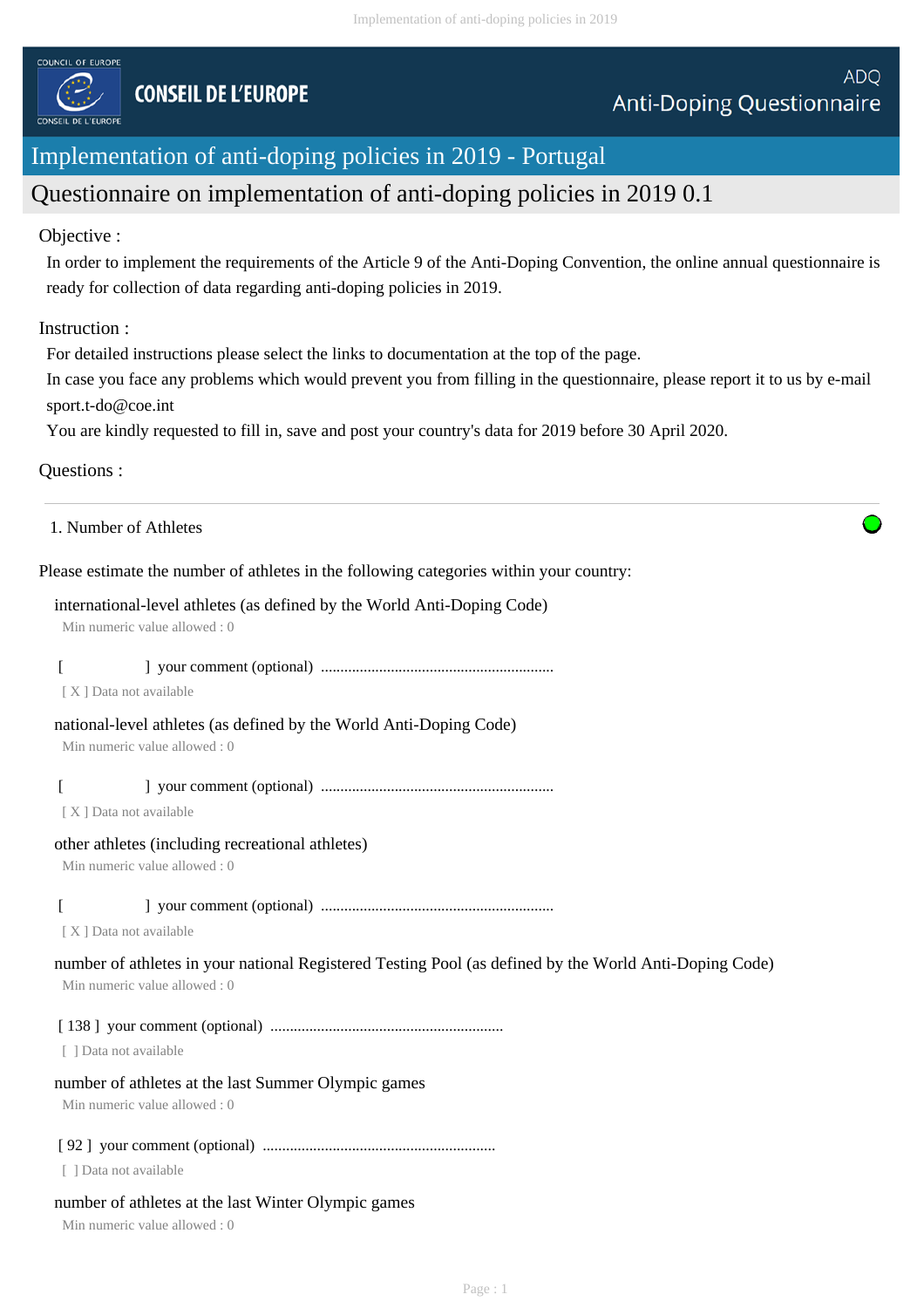| 3. Doping List                                                                                       |
|------------------------------------------------------------------------------------------------------|
| http://www.adop.pt/media/20903/Lei%20111-2019%20de%2010%20de%20setembro.pdf                          |
| [X] Other, please specify (e.g. national law) : Law n° 38-2012 of 28 August in its current version - |
|                                                                                                      |
|                                                                                                      |
|                                                                                                      |
| What is the definition of "Doping in Sport" used in your country?                                    |
| 2. Doping definition                                                                                 |
| [ ] Data not available                                                                               |
|                                                                                                      |
| Min numeric value allowed: 0                                                                         |
| number of athletes at the last Winter Paralympic games                                               |
| [ ] Data not available                                                                               |
|                                                                                                      |
| Min numeric value allowed: 0                                                                         |
| number of athletes at the last Summer Paralympic games                                               |
| [ ] Data not available                                                                               |
|                                                                                                      |

Which list of banned pharmacological classes of doping agents and doping methods (i.e. Prohibited List) is implemented in your country?

[ X ] Prohibited list, as adopted by the Executive Committee of WADA. Your comment (optional)

............................................................

[ ] List of banned pharmacological classes of doping agents and doping methods, as adopted by the Monitoring Group (TDO). Your comment (optional) ............................................................

[ ] Prohibited list, as adopted by the Conference of Parties of the International Convention against Doping in Sport (UNESCO) Your comment (optional) ............................................................

[ ] Other, please specify : ............................................................

Attachments

ADOP 2019 -List of Prohibited Substances and Methods- Final.pdf

4. Additional doping lists

For the purposes of restricting availability of doping substances are there other lists than those defined in question 4?

( ) Yes, please specify: ............................................................

( X ) No. Your comment (optional) ............................................................

5. Anti-doping laws

Are there any anti-doping laws in your country?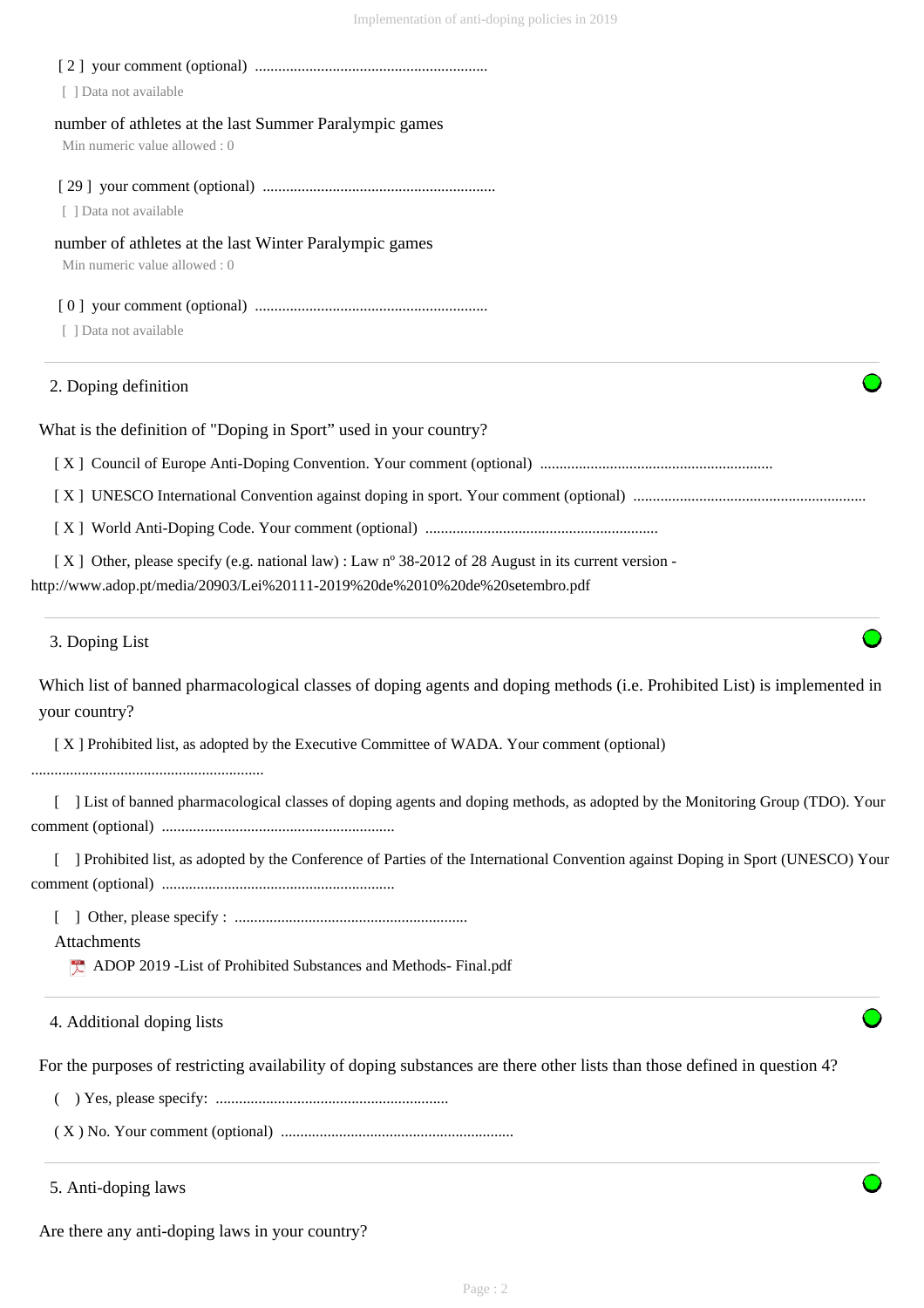| [X] Other formal regulations, please specify: Ordinance 11/2013 de 11 January                                                                                       |  |
|---------------------------------------------------------------------------------------------------------------------------------------------------------------------|--|
| Attachments<br>$\triangleright$ Ordinance 11-2013 de 11 January.pdf<br>Law: http://http://www.adop.pt/media/20903/Lei%20111-2019%20de%2010%20de%20setembro.pdf<br>e |  |
| 6. National anti-doping organisation (NADO)                                                                                                                         |  |
| What is the legal status of your national anti-doping organisation? Please upload the statutes, if possible                                                         |  |
|                                                                                                                                                                     |  |
|                                                                                                                                                                     |  |
|                                                                                                                                                                     |  |
|                                                                                                                                                                     |  |
| <b>Attachments</b>                                                                                                                                                  |  |

Site ADoP : http://http://www.adop.pt/

7. NADO activities

Which of the activities below are conducted by your national anti-doping organisation? Please upload the organisational chart, if possible

|                                               | Yes. Your comment<br>(optional) | No, please specify which<br>organisation is in charge:                                                         |
|-----------------------------------------------|---------------------------------|----------------------------------------------------------------------------------------------------------------|
| Co-ordination of action by public authorities | (X)                             |                                                                                                                |
| Coordination of the fight against trafficking | (X)                             |                                                                                                                |
| Testing (doping control)                      | (X)                             |                                                                                                                |
| Results management                            | (X)                             |                                                                                                                |
| Disciplinary procedures                       |                                 | (X) National Sports<br>Federation until October 09th<br>from October 10th Anti-<br>Doping Disciplinary College |
| Education and/or information                  | (X)                             |                                                                                                                |
| Research                                      | (X)                             |                                                                                                                |

#### Attachments

ADoP Chart 2019 - New Law.pdf

# 8. Funding of anti-doping program

What was your annual anti-doping budget for the 2019 calendar year?

Min numeric value allowed : 0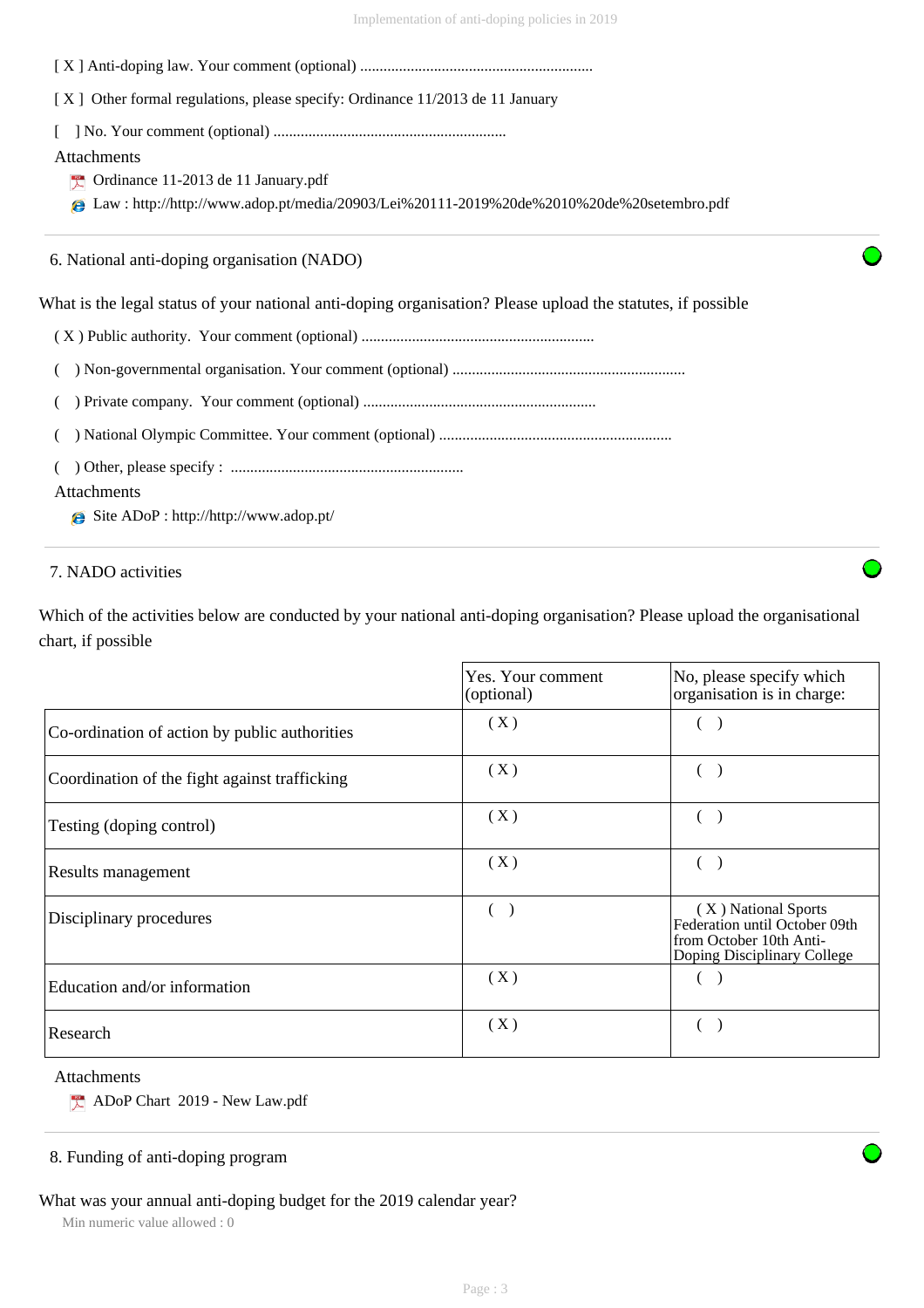#### [ 1748008 ] amountEurosCurrency

[ ] Data not available

#### 9. Funding sources

How is the anti-doping program funded? Please select all that apply and indicate an estimate in percentages:

#### [ X ] Government100%

 [ ] National Lottery program ............................................................ % [ ] National Olympic Committee (NOC) ............................................................ % [ ] Other Sports Organization(s) ............................................................ % [ ] Fee for service ............................................................ % [ ] Private ............................................................ % [ ] Other ............................................................ %

#### 10. Distribution of funding

What percentage of your annual anti-doping budget is put towards the following core programs?

[ 377742 ] Testing (including equipment, transportation, Sample Collection Personnel (SCP) fees)

- [ 987121 ] Sample analysis
- [ 39360 ] Investigations
- [ 13530 ] Education
- [ 0 ] Research
- [ 0 ] Results Management/Legal

[ 0 ] Therapeutic Use Exemptions (TUEs)

- [ 0 ] Other (e.g. remuneration, administration) ............................................................
- [ ] Data not available

#### 11. Sport Budget

What amount has been allocated to the sport budget from the state budget for the year 2019?

## [ 44606149 ] amountEuroscurrency

[ ] Data not available

# 12. Limiting public funding to organisations

Is public funding withheld from organisations that do not comply with anti-doping regulations and related legal instruments?

( X ) Yes, all funding is withheld; your comment (optional) ............................................................

( ) A limited amount of funding is withheld; your comment (optional) ............................................................

( ) No financial implications; your comment (optional) ............................................................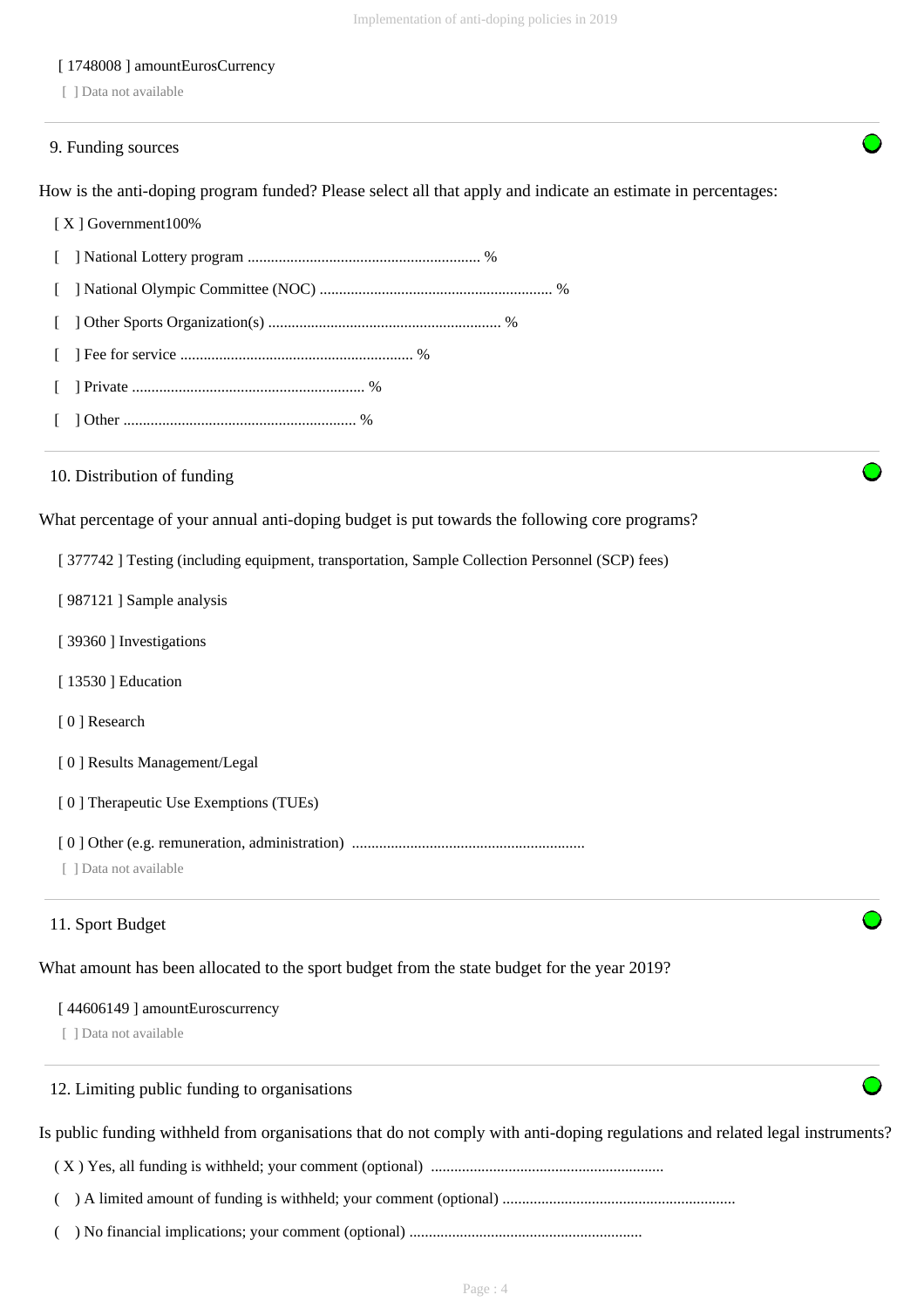| IIIIpiuinuutuu ol alli-uopilig poliuus III 201,                                                                                                                           |
|---------------------------------------------------------------------------------------------------------------------------------------------------------------------------|
|                                                                                                                                                                           |
| 13. Limitation of public funding of persons                                                                                                                               |
| Is sport-related financial assistance provided by public authorities withheld from banned athletes or athlete support personnel<br>during the period of their suspension? |
|                                                                                                                                                                           |
|                                                                                                                                                                           |
|                                                                                                                                                                           |
| ) Not applicable (no sport-related financial assistance is provided by public authorities to athletes or support personnel); your                                         |
|                                                                                                                                                                           |
| 14. Testing programme                                                                                                                                                     |
| Does your country have a national testing programme?                                                                                                                      |
| $(X)$ Yes                                                                                                                                                                 |
|                                                                                                                                                                           |
| 15. Elements of the Testing Program                                                                                                                                       |
| What elements of the testing program are implemented by the national anti-doping organisation?                                                                            |
| [X] Risk Assessment and Test Distribution Planning (TDP)                                                                                                                  |
| [X] Registered Testing Pool                                                                                                                                               |
| [X] Random selection of athletes                                                                                                                                          |
| [X] Targeted selection of athletes                                                                                                                                        |
| [X] In-competition testing                                                                                                                                                |
| [X] Out-of-competition testing                                                                                                                                            |
| [X] No-advance notice testing                                                                                                                                             |
| [X] Blood testing                                                                                                                                                         |
| [X] Athlete Biological Passport (ABP) modules                                                                                                                             |
|                                                                                                                                                                           |
|                                                                                                                                                                           |
| 16. Quality certificate                                                                                                                                                   |
| Is your NADO or part of its procedures certified according to a quality standard (such as ISO, iNADO or any other quality<br>assurance system)?                           |

( X ) Yes, please specify which standard, its scope and validity: NP ISO 9001:2015 and in force until December 2020

- ( ) In progress, please specify ............................................................
- ( ) No; your comment (optional) ............................................................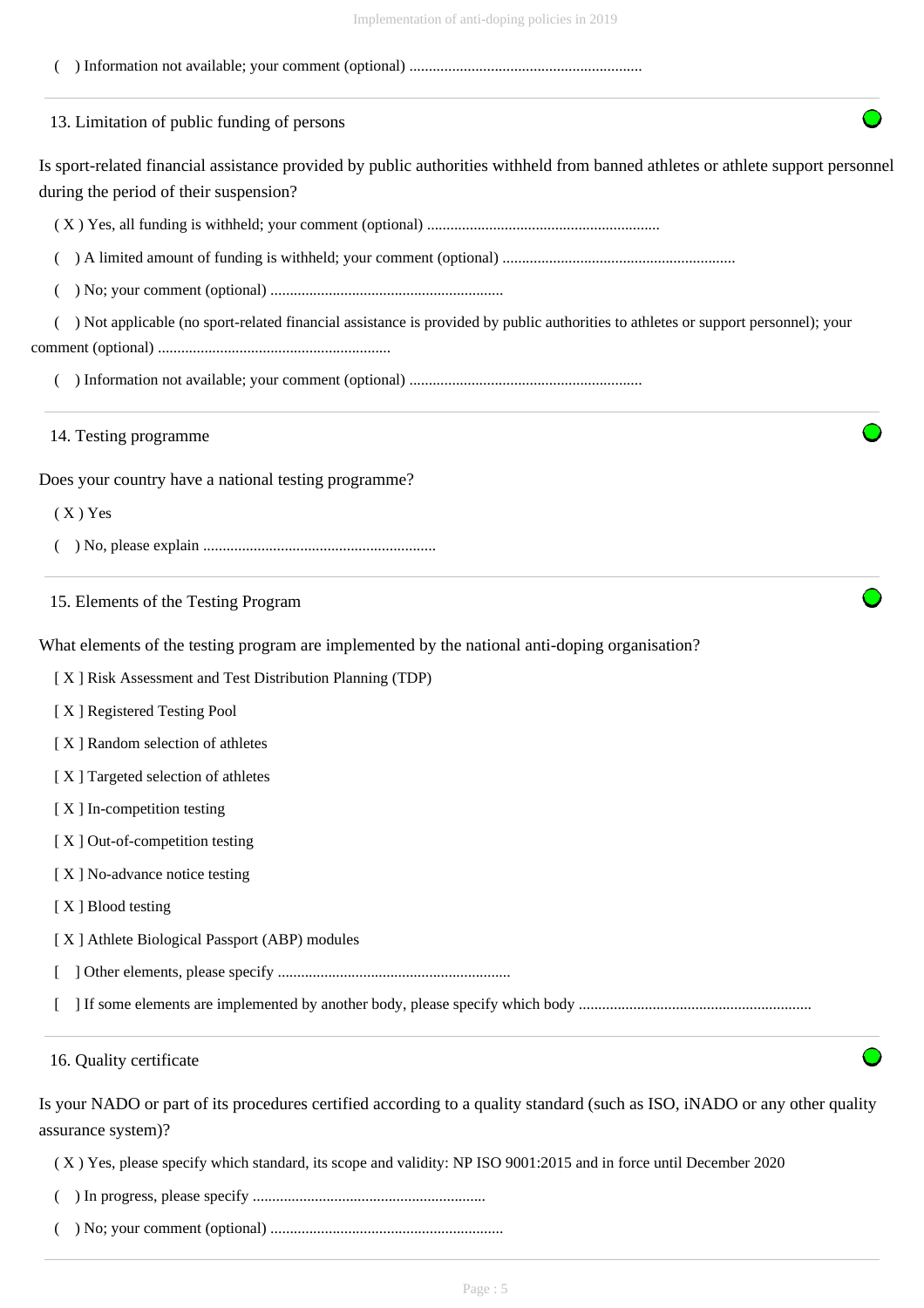# 17. NADO staff

Please outline below how many staff are involved in the coordination and management of your anti-doping programs.

Min numeric value allowed : 0

- [13] Staff full time
- [ 65 ] Staff part time
- [ 0 ] Volunteers
- [16] Committee members
- [ ] Data not available

#### 18. Sample Collection Personnel

#### Do you have Sample Collection Personnel (SCP) ?

 $(X)$  Yes

( ) No, please explain ............................................................

# 19. Number of DCOs and BCOs

How many Doping Control Officers (DCOs), Blood Control Officers (BCOs) and chaperones are in your sample collection personnel program?

Min numeric value allowed : 0

[ 64 ] DCOs; your comment (optional) ............................................................

[ 64 ] BCOs; your comment (optional) ............................................................

- [ 0 ] Chaperones; your comment (optional) ............................................................
- [ ] Data not available

#### 20. Laboratory

Is there a doping control laboratory in your country?

- [ ] Yes, accredited by WADA
- [ ] Yes, but accreditation by WADA is pending
- [ ] Accredited by WADA for athlete biological passport

 [ X ] No, we send samples to the WADA accredited laboratories in:we send samples to the WADA accredited laboratories in Gent, Madrid and Barcelona(city)

- [ ] Not available
- 21. Testing statistics

How many samples were collected under your national testing program in the year 2019?

| Urine | Blood (including ABP) |
|-------|-----------------------|
|       |                       |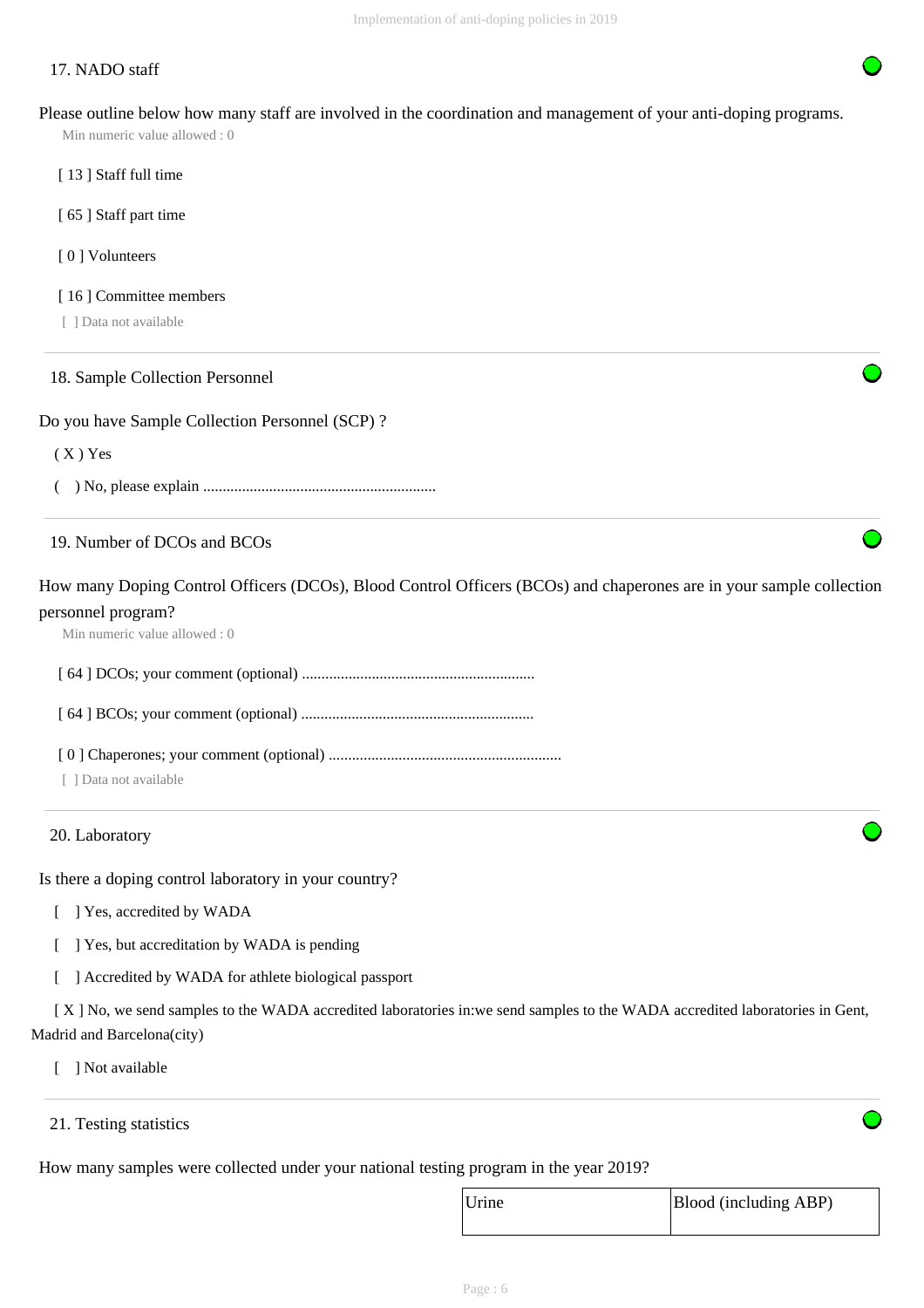| In-competition testing<br>Min numeric value allowed : 0     | 2285 | 58  |
|-------------------------------------------------------------|------|-----|
| Out-of-competition testing<br>Min numeric value allowed : 0 | 760  | 179 |

[ ] Data not available

# 22. Testing abroad

Did you test athletes under your authority who reside or train abroad (directly or by subcontracting another ADO)?

( X ) Yes; your comment (optional)We asked AEPSAD to control a Portuguese Athlete that lives in Spain

( ) Not in 2019, but we have authorisation to do so; your comment (optional) ............................................................

( ) No, we do not have authorisation to do so; your comment (optional) ............................................................

## 23. Disciplinary system

What are the disciplinary bodies for doping offences, i.e. the main body imposing sanctions on athletes and other persons?

|                                 |                | -              |
|---------------------------------|----------------|----------------|
| State authority                 | <b>No</b>      | N <sub>o</sub> |
| <b>NADO</b>                     | Yes            | Yes            |
| <b>NOC</b>                      | <b>No</b>      | N <sub>o</sub> |
| National sport federations      | Yes            | Yes            |
| international sport federations | Yes            | Yes            |
| Independent disciplinary body   | <b>No</b>      | <b>No</b>      |
| Professional associations       | <b>No</b>      | N <sub>o</sub> |
| Other, please specify           | N <sub>o</sub> | N <sub>o</sub> |

## 24. Appeals system

What is the body handling appeals against disciplinary measures?

( ) State authority; your comment (optional) ............................................................

( ) National sports federations; your comment (optional) ............................................................

( ) International sports federations; your comment (optional) ............................................................

( ) Independent court of arbitration; your comment (optional) ............................................................

( X ) Court of Arbitration in Sport (CAS); your comment (optional) ............................................................

( ) Other, please specify : ............................................................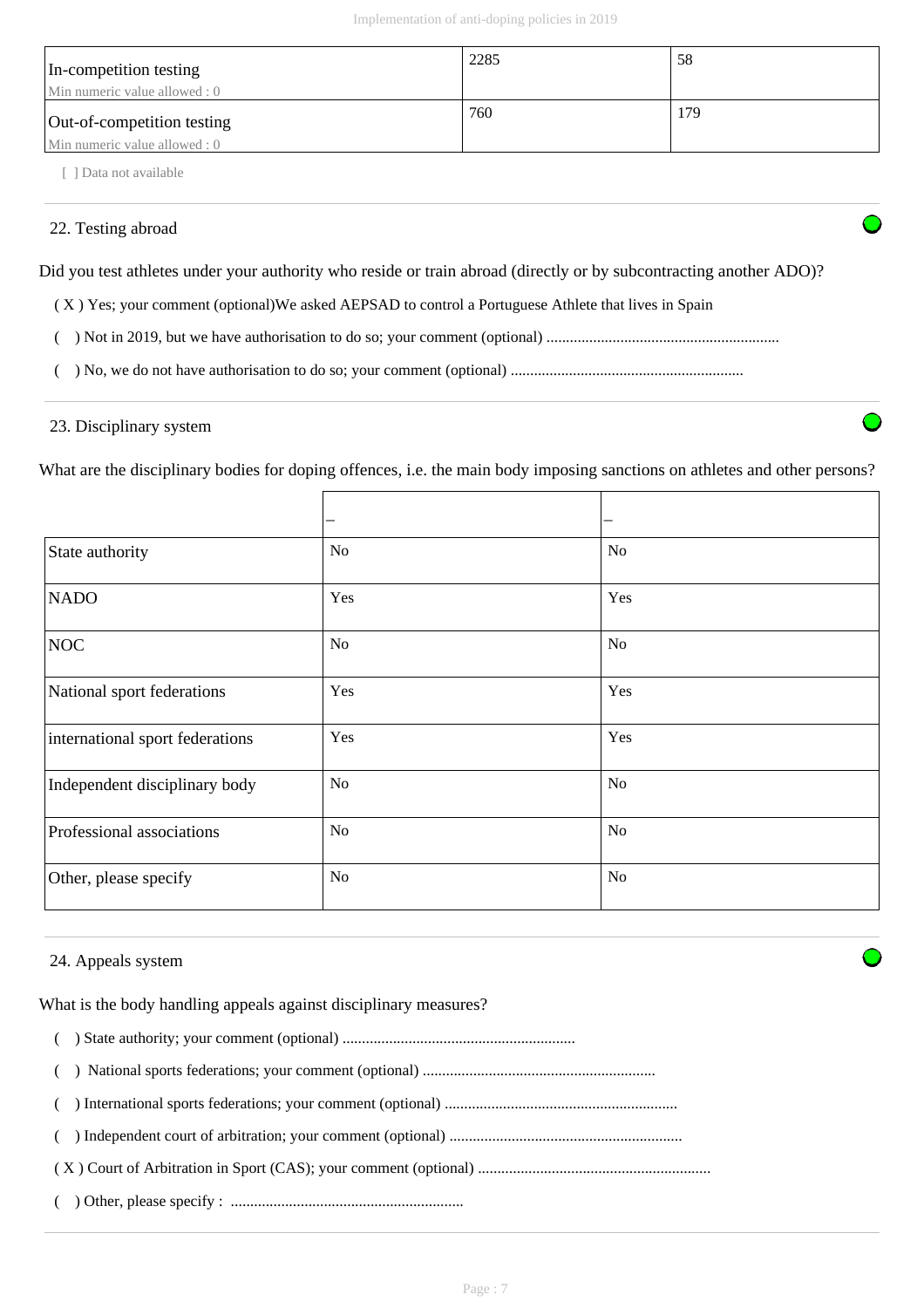# 25. Anti-doping rule violations (ADRV)

How many anti-doping rule violations cases were initiated in 2019 and how many of these initiated cases resulted in the imposition of a sanction?

|                                                                                                                                                  | Initiated cases | Cases that resulted in a Cases that resulted in<br>sanction | no sanction    |
|--------------------------------------------------------------------------------------------------------------------------------------------------|-----------------|-------------------------------------------------------------|----------------|
| Presence of a prohibited substance or its<br>Metabolites or markers in an athlete's sample<br>Min numeric value allowed: 0                       | 27              | 10                                                          | 1              |
| Use or attempted use by an athlete of a<br>Prohibited substance or a prohibited method<br>Min numeric value allowed: 0                           | $\Omega$        | $\mathbf{0}$                                                | $\Omega$       |
| Evading, Refusing or Failing to Submit to<br>Sample Collection<br>Min numeric value allowed: 0                                                   | $\overline{0}$  | $\Omega$                                                    | $\Omega$       |
| <b>Whereabouts Failures</b><br>Min numeric value allowed: 0                                                                                      | $\theta$        | $\Omega$                                                    | $\Omega$       |
| Tampering or attempted tampering with any<br>part of doping control<br>Min numeric value allowed: 0                                              | $\overline{0}$  | $\mathbf{0}$                                                | $\mathbf{0}$   |
| Possession of prohibited substances and<br>prohibited methods<br>Min numeric value allowed: 0                                                    | $\Omega$        | $\boldsymbol{0}$                                            | $\Omega$       |
| Trafficking or attempted trafficking in any<br>prohibited substance or prohibited method<br>Min numeric value allowed: 0                         | $\Omega$        | $\Omega$                                                    | $\Omega$       |
| Administration or attempted administration to<br>any athlete of any Prohibited method or<br>prohibited substance<br>Min numeric value allowed: 0 | $\Omega$        | $\Omega$                                                    | $\Omega$       |
| Complicity<br>Min numeric value allowed: 0                                                                                                       | $\overline{0}$  | $\boldsymbol{0}$                                            | $\overline{0}$ |
| <b>Prohibited Association</b><br>Min numeric value allowed: 0                                                                                    | $\overline{0}$  | $\mathbf{0}$                                                | $\mathbf{0}$   |

[ ] Data not available

#### 26. Whereabouts failures

How many of the following whereabouts failures have you registered in 2019?

#### [ 29 ] One missed test or filing failure

#### [ 10 ] Any combination of two missed tests and/or filing failures

[ ] Data not available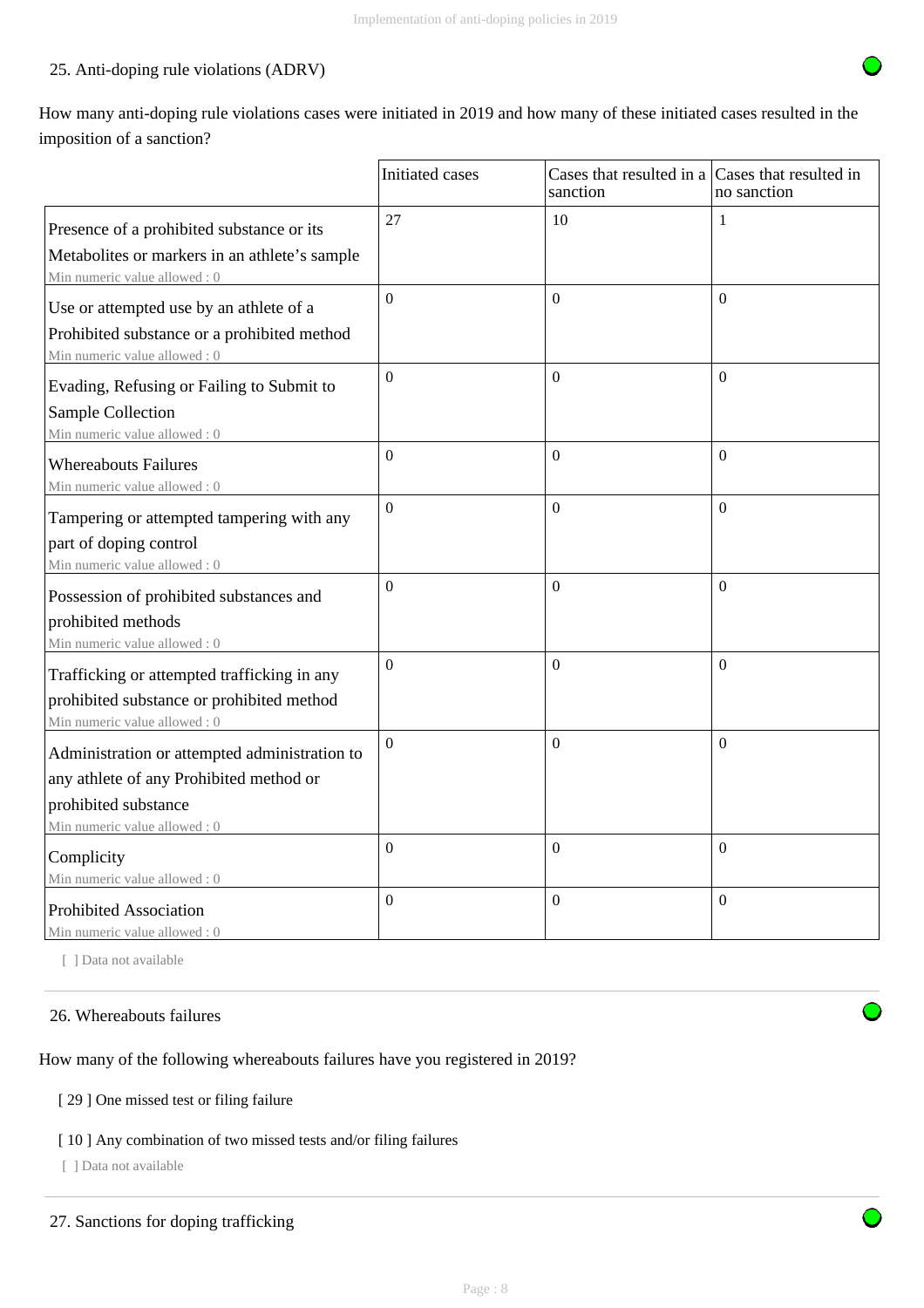Are there specific penalties or sanctions for illegal circulation of doping substances, in addition to those regulating the movement of medicines and narcotics?

| $\mathbf{L}$ |
|--------------|
|              |

28. Co-operation with law enforcement agencies

What measures have been taken to improve co-operation with law enforcement agencies in limiting illegal availability of doping substances?

 [ X ] Law, please specify Article 20 of Law no. 38/2012, of August 28, republished with the amendments introduced to it by Law no. 93/2015, of August 13. Establishes the legal framework for the fight against doping in sport, ensuring compliance with the new version of the World Anti-Doping Code

[ ] Agreement, please specify ............................................................

- [ ] Ad hoc activities, please specify ............................................................
- [ ] Other, please specify ............................................................
- [ ] None; your comment (optional) ............................................................

29. Statistics on doping trafficking

Do law enforcement agencies share data on the seizure of doping substances with the national anti-doping organisation:

( ) Yes, please specify how many seizures have been reported in 2019: ............................................................

- ( X ) No; your comment (optional) ............................................................
- ( ) Other, please specify : ............................................................
- 30. Organisation of anti-doping education

Which organisations are involved in coordinating and/or implementing anti-doping education programs?

- [ X ] National anti-doping organisation
- [ X ] Ministry responsible for sport
- [ X ] Ministry responsible for education
- [ X ] Ministry responsible for health
- [ ] Other governmental body ............................................................
- [ X ] National sport federations
- [X] Regional/municipal sport organisations
- [ X ] Universities
- [ X ] Schools
- [ X ] Sport clubs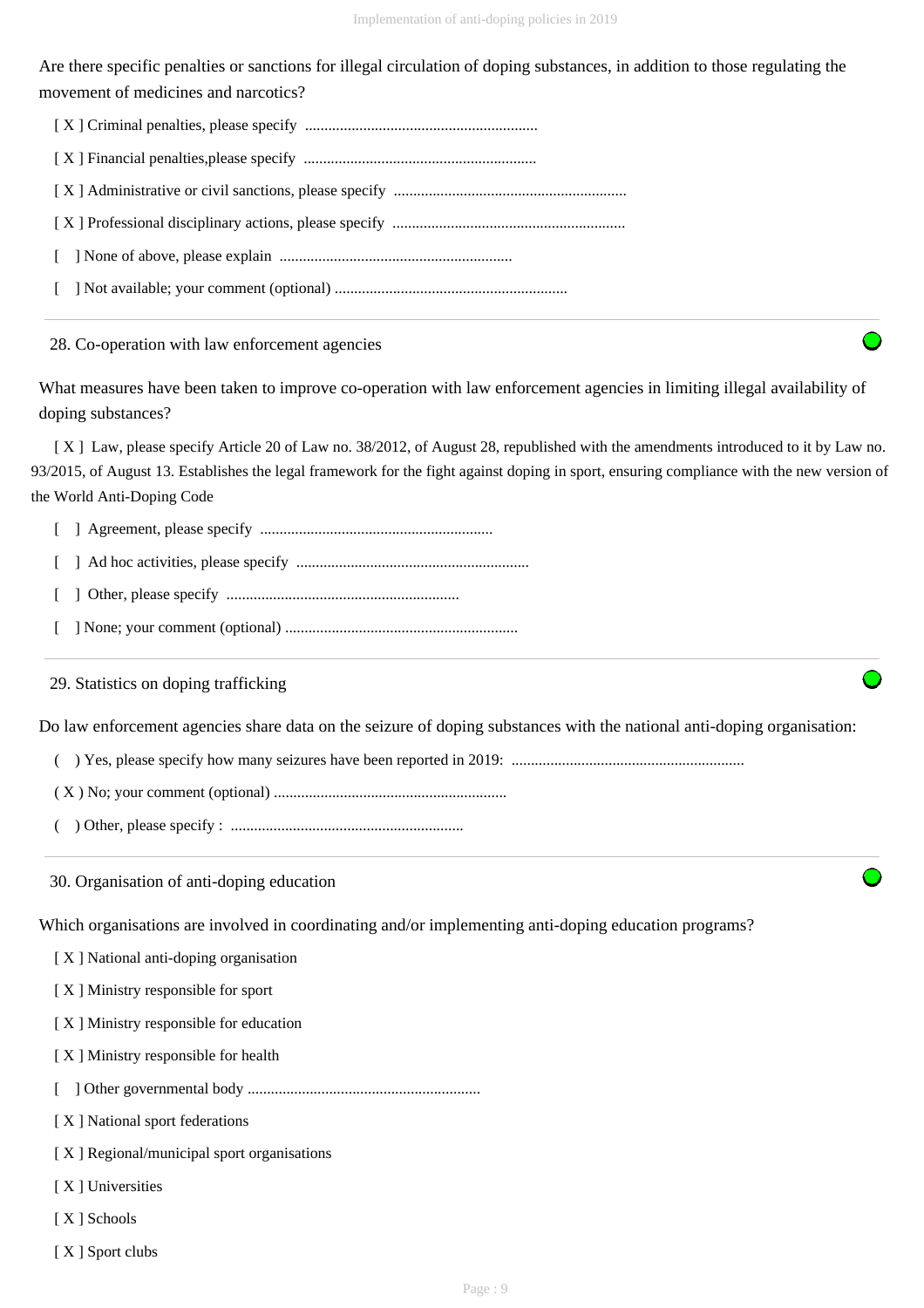[ ] Other bodies ............................................................

# 31. Anti-doping education themes

What types of anti-doping message are provided for different target groups?

|                                            | elite<br>athletes | young<br>athletes | recreatio<br>nal<br>athletes               | sports<br>officials               | coaches                           | medical<br>personne pupils        | school                            | media                             | general<br>public                 | other                             |
|--------------------------------------------|-------------------|-------------------|--------------------------------------------|-----------------------------------|-----------------------------------|-----------------------------------|-----------------------------------|-----------------------------------|-----------------------------------|-----------------------------------|
| National and<br><b>International Anti-</b> | [X]               | $[ \ ]$           | $\begin{bmatrix} 1 \end{bmatrix}$          | [X]                               | $[\ ]$                            | $\begin{bmatrix} 1 \end{bmatrix}$ | $\begin{bmatrix} 1 \end{bmatrix}$ | $[ \ ]$                           | $\begin{bmatrix} 1 \end{bmatrix}$ | $[ \ ]$                           |
| Doping Rules                               |                   |                   |                                            |                                   |                                   |                                   |                                   |                                   |                                   |                                   |
| Harm of doping to                          | [X]               | [X]               | [X]                                        | [X]                               | $[\ ]$                            | $\begin{bmatrix} 1 \end{bmatrix}$ | $[$ $]$                           | $\begin{bmatrix} 1 \end{bmatrix}$ | $\begin{bmatrix} 1 \end{bmatrix}$ | $\begin{bmatrix} 1 \end{bmatrix}$ |
| the spirit of sport                        |                   |                   |                                            |                                   |                                   |                                   |                                   |                                   |                                   |                                   |
| Athletes and                               | [X]               | [X]               | [X]                                        | [X]                               | $\begin{bmatrix} 1 \end{bmatrix}$ | $\begin{bmatrix} 1 \end{bmatrix}$ | $\begin{bmatrix} 1 \end{bmatrix}$ | $\begin{bmatrix} 1 \end{bmatrix}$ | $\begin{bmatrix} 1 \end{bmatrix}$ | $\begin{bmatrix} 1 \end{bmatrix}$ |
| <b>Athlete Support</b>                     |                   |                   |                                            |                                   |                                   |                                   |                                   |                                   |                                   |                                   |
| Personnel's rights                         |                   |                   |                                            |                                   |                                   |                                   |                                   |                                   |                                   |                                   |
| and responsibilities                       |                   |                   |                                            |                                   |                                   |                                   |                                   |                                   |                                   |                                   |
| Consequences of                            | [X]               | [X]               | $\begin{bmatrix} 1 \end{bmatrix}$          | [X]                               | $\begin{bmatrix} 1 \end{bmatrix}$ | $\begin{bmatrix} 1 \end{bmatrix}$ | $\begin{bmatrix} 1 \end{bmatrix}$ | $\begin{bmatrix} 1 \end{bmatrix}$ | $\begin{bmatrix} 1 \end{bmatrix}$ | $\begin{bmatrix} 1 \end{bmatrix}$ |
| doping, including                          |                   |                   |                                            |                                   |                                   |                                   |                                   |                                   |                                   |                                   |
| sanctions, health                          |                   |                   |                                            |                                   |                                   |                                   |                                   |                                   |                                   |                                   |
| and social                                 |                   |                   |                                            |                                   |                                   |                                   |                                   |                                   |                                   |                                   |
| consequences                               |                   |                   |                                            |                                   |                                   |                                   |                                   |                                   |                                   |                                   |
| Substances and                             | [X]               | [X]               | $\begin{bmatrix} 1 \end{bmatrix}$          | [X]                               | $\begin{bmatrix} 1 \end{bmatrix}$ | $\begin{bmatrix} 1 \end{bmatrix}$ | $\begin{bmatrix} 1 \end{bmatrix}$ | $[ \ ]$                           | $\begin{bmatrix} 1 \end{bmatrix}$ | $\begin{bmatrix} 1 \end{bmatrix}$ |
| methods on the                             |                   |                   |                                            |                                   |                                   |                                   |                                   |                                   |                                   |                                   |
| Prohibited List                            |                   |                   |                                            |                                   |                                   |                                   |                                   |                                   |                                   |                                   |
| Doping Control<br>procedures               | [X]               | [X]               | $\begin{bmatrix} 1 \end{bmatrix}$          | [X]                               | $\begin{bmatrix} 1 \end{bmatrix}$ | $\begin{bmatrix} 1 \end{bmatrix}$ | $\begin{bmatrix} 1 \end{bmatrix}$ | $\begin{bmatrix} 1 \end{bmatrix}$ | $\begin{bmatrix} 1 \end{bmatrix}$ | $\begin{bmatrix} 1 \end{bmatrix}$ |
| Therapeutic Use                            | [X]               | [X]               | $\begin{bmatrix} 1 \end{bmatrix}$          | [X]                               | $[\ ]$                            | $\begin{bmatrix} 1 \end{bmatrix}$ | $\begin{bmatrix} 1 \end{bmatrix}$ | $\begin{bmatrix} 1 \end{bmatrix}$ | $\begin{bmatrix} 1 \end{bmatrix}$ | $\begin{bmatrix} 1 \end{bmatrix}$ |
| Exemptions                                 |                   |                   |                                            |                                   |                                   |                                   |                                   |                                   |                                   |                                   |
| (TUEs)                                     |                   |                   |                                            |                                   |                                   |                                   |                                   |                                   |                                   |                                   |
| Applicable                                 | [X]               | $[$ $]$           | $\overline{L}$<br>$\overline{\phantom{a}}$ | $\begin{bmatrix} 1 \end{bmatrix}$ | $[\ ]$                            | $\begin{bmatrix} 1 \end{bmatrix}$ | $\begin{bmatrix} 1 \end{bmatrix}$ | $\begin{bmatrix} 1 \end{bmatrix}$ | $\begin{bmatrix} 1 \end{bmatrix}$ | $\begin{bmatrix} 1 \end{bmatrix}$ |
| whereabouts<br>requirements                |                   |                   |                                            |                                   |                                   |                                   |                                   |                                   |                                   |                                   |

## 32. Nutritional supplements

What measures have been taken to address the problems related to nutritional supplements in sport?

- [ ] Restrict availability
- [ ] Control of production
- [ ] Provide quality assurance
- [ X ] Comprehensive labelling
- [ ] Limit advertising and promotion
- [ X ] Educational and informational measures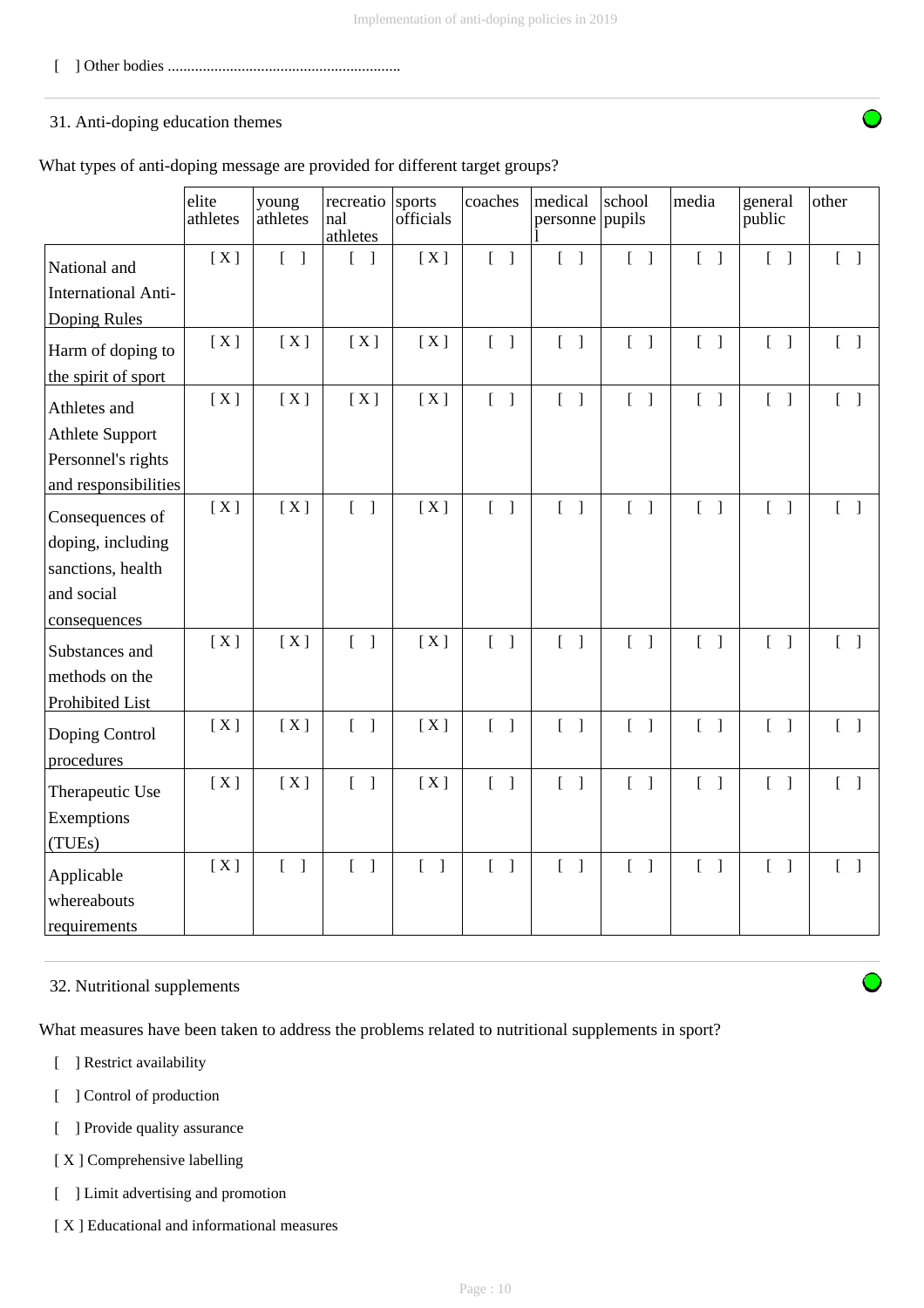- [ ] Other, please specify: ............................................................
- 33. Anti-doping research

Has any anti-doping research been undertaken or supported?

( ) Yes; your comment (optional) ............................................................

 ( X ) Yes, to a limited extent; your comment (optional)Research work was carried out within the scope of the PhD thesis - "Doping in Sport - Challenges and Contributions to Sports Integrity", of ADoP CEO António Júlio Nunes. Which resulted in the publication of an article named "Early Warning of Suspected Doping from Biological Passport Based on Multivariate Trends."

( ) No; your comment (optional) ............................................................

| 34. Areas of anti-doping research                       |  |
|---------------------------------------------------------|--|
| What are the areas of anti-doping research?             |  |
| [X] Doping prevention                                   |  |
| Detection methods                                       |  |
| [X] Behavioural and social aspects of doping            |  |
| [X] Health consequences of doping                       |  |
| [X] Physiological and psychological training programmes |  |
| Emerging substances or methods                          |  |
| Alternative testing methods                             |  |
| ] None                                                  |  |
|                                                         |  |
| 35. Publication of anti-doping research                 |  |

How many articles with the results of this research have been published in peer-reviewed scientific journals?

[1] in 2019; your comment (optional)Publication of an article in Thieme named "Early Warning of Suspected Doping from Biological Passport Based on Multivariate Trends."

[ ] Data not available

#### 36. International agreements

Has your country signed any agreements with other Anti-Doping Organizations (ADOs) or agreements on anti-doping with any other organisation or State concerning the following:

|                                    | Yes or No; if applicable please explain<br>or upload the document (below)                                                                   |
|------------------------------------|---------------------------------------------------------------------------------------------------------------------------------------------|
| $\vert$ (a) Sharing of information | Yes. We share information with WADA<br>and International Federations through<br>ADAMS (Anti-Doping Administration and<br>Management System) |
| $(6)$ Law enforcement cooperation  | Yes, iNADO                                                                                                                                  |